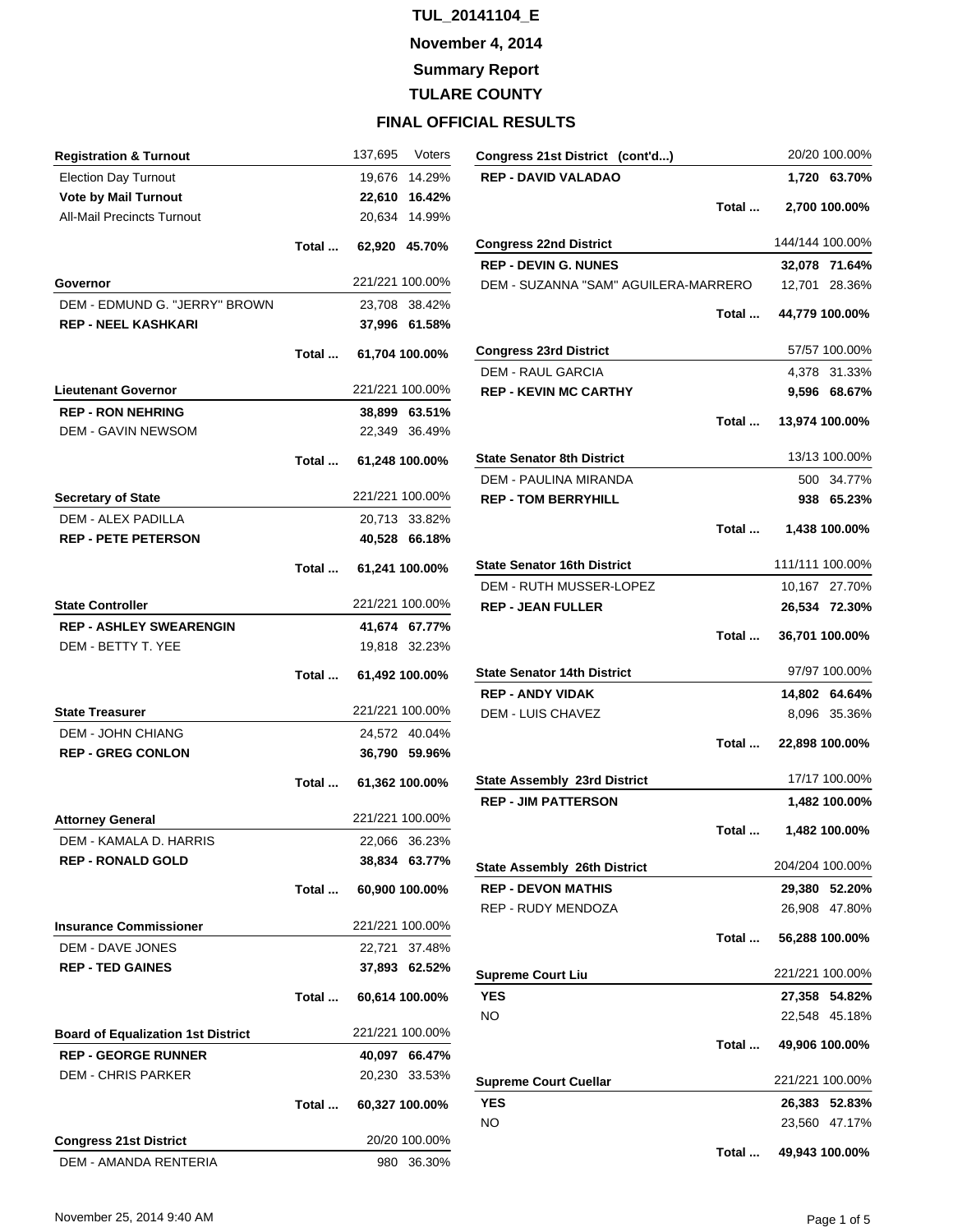**November 4, 2014**

**Summary Report**

**TULARE COUNTY**

| <b>Supreme Court Werdegar</b>                  |       |      | 221/221 100.00% | Cutler-Orosi Unif Sch Gov Brd Mbr Area:  |       | 2/2 100.00%   |
|------------------------------------------------|-------|------|-----------------|------------------------------------------|-------|---------------|
| <b>YES</b>                                     |       |      | 30,682 62.54%   | NPP - JESSE HUERTA                       |       | 75 16.45%     |
| <b>NO</b>                                      |       |      | 18,376 37.46%   | <b>NPP - REBECCA JIMENEZ</b>             | 116   | 25.44%        |
|                                                |       |      |                 | NPP - PATRICIA "PATSY" MARQUEZ           |       | 106 23.25%    |
|                                                | Total |      | 49,058 100.00%  | <b>NPP - MARY HELEN ESPINO</b>           |       | 118 25.88%    |
| <b>Appellate Court Pena</b>                    |       |      | 221/221 100.00% | NPP - CHAD WIDMAN                        | 37    | 8.11%         |
| <b>YES</b>                                     |       |      | 24,666 50.36%   | Write-In                                 | 4     | 0.88%         |
| <b>NO</b>                                      |       |      | 24,312 49.64%   |                                          | Total | 456 100.00%   |
|                                                |       |      |                 |                                          |       |               |
|                                                | Total |      | 48,978 100.00%  | Cutler-Orosi Unif Sch Gov Brd Mbr Area:  |       | 3/3 100.00%   |
| <b>Appellate Court Gomes</b>                   |       |      | 221/221 100.00% | NPP - KAYLA HUERTA                       |       | 73 22.96%     |
| <b>YES</b>                                     |       |      | 27,101 55.50%   | NPP - JULIANA VINET BULLOCK              |       | 52 16.35%     |
| <b>NO</b>                                      |       |      | 21,731 44.50%   | <b>NPP - SANDRA M. WILLIAMS</b>          | 124   | 38.99%        |
|                                                | Total |      | 48,832 100.00%  | NPP - JOSH FRANKS                        |       | 67 21.07%     |
|                                                |       |      |                 | Write-In                                 | 2     | 0.63%         |
| <b>Appellate Court Cornell</b>                 |       |      | 221/221 100.00% |                                          | Total | 318 100.00%   |
| <b>YES</b>                                     |       |      | 30,653 62.81%   | <b>Farmersville Unif Sch Gov Brd Mbr</b> |       | 5/5 100.00%   |
| NO                                             |       |      | 18,149 37.19%   | NPP - ALICE B. LOPEZ                     |       | 447 23.56%    |
|                                                | Total |      | 48,802 100.00%  | <b>NPP - JOHN VASQUEZ</b>                |       | 465 24.51%    |
|                                                |       |      |                 | <b>NPP - JORGE VAZQUEZ</b>               |       | 456 24.04%    |
| <b>Appellate Court Franson Jr</b>              |       |      | 221/221 100.00% | <b>NPP - LUPE FERNANDEZ</b>              | 511   | 26.94%        |
| <b>YES</b>                                     |       |      | 31,835 65.78%   | Write-In                                 | 18    | 0.95%         |
| <b>NO</b>                                      |       |      | 16,564 34.22%   |                                          |       |               |
|                                                |       |      |                 |                                          | Total | 1,897 100.00% |
|                                                | Total |      | 48,399 100.00%  | Kings Canyon Unif Sch Gov Brd Mbr Are:   |       | 2/2 100.00%   |
| <b>Appellate Court Kane</b>                    |       |      | 221/221 100.00% | <b>NPP - NOEL REMICK</b>                 |       | 162 68.94%    |
| <b>YES</b>                                     |       |      | 31,604 66.49%   | NPP - EFRAIN TOVAR                       |       | 73 31.06%     |
| <b>NO</b>                                      |       |      | 15,926 33.51%   | Write-In                                 | 0     | 0.00%         |
|                                                | Total |      | 47,530 100.00%  |                                          | Total | 235 100.00%   |
|                                                |       |      |                 |                                          |       |               |
| <b>Superintendent of Public Instruction</b>    |       |      | 221/221 100.00% | Dinuba Joint Unif Sch Gov Brd Mbr Area   |       | 3/3 100.00%   |
| NPP - TOM TORLAKSON                            |       |      | 24,274 45.05%   | <b>NPP - MIRIAM CENDEJAS</b>             |       | 264 61.97%    |
| <b>NPP - MARSHALL TUCK</b>                     |       |      | 28,992 53.81%   | NPP - ROBERT GENE ACEVEDO                |       | 147 34.51%    |
| Write-In                                       |       |      | 617 1.15%       | Write-In                                 | 15    | 3.52%         |
|                                                | Total |      | 53,883 100.00%  |                                          | Total | 426 100.00%   |
| <b>College of the Sequoias-1 CC Gov Brd MI</b> |       |      | 29/29 100.00%   | Porterville Unif Sch Gov Brd Mbr Area 5  |       | 5/5 100.00%   |
| <b>NPP - GREGORY A. SHERMAN</b>                |       |      | 7,671 54.64%    | NPP - HECTOR T. VILLICANA                |       | 640 49.08%    |
| NPP - LAUREL BARTON                            |       |      | 6,298 44.86%    | <b>NPP - FELIPE A. MARTINEZ</b>          |       | 652 50.00%    |
| Write-In                                       |       | 71 - | 0.51%           | Write-In                                 | 12    | 0.92%         |
|                                                | Total |      | 14,040 100.00%  |                                          | Total | 1,304 100.00% |
| Alpaugh Unif Sch Gov Brd Mbr                   |       |      | 2/2 100.00%     | Delano Joint High Sch Gov Brd Mbr        |       | 4/4 100.00%   |
| <b>NPP - DEBRA GIBBS</b>                       |       |      | 67 32.68%       | <b>NPP - LIONEL REYNA</b>                |       | 385 26.14%    |
| <b>NPP - ANGELICA BONTRAGER</b>                |       |      | 54 26.34%       | NPP - LILLY PEREZ AGBALOG                |       | 246 16.70%    |
| <b>NPP - DAVID CASTODIO</b>                    |       |      | 50 24.39%       | <b>NPP - ELOISE C. CARRILLO</b>          |       | 293 19.89%    |
| NPP - REGINA "TINA" MC VAY                     |       |      | 33 16.10%       | <b>NPP - ART ARMENDARIZ</b>              |       | 278 18.87%    |
| Write-In                                       |       | 1    | 0.49%           | NPP - JEAN FLORES                        |       | 259 17.58%    |
|                                                | Total |      | 205 100.00%     |                                          |       |               |
|                                                |       |      |                 |                                          |       |               |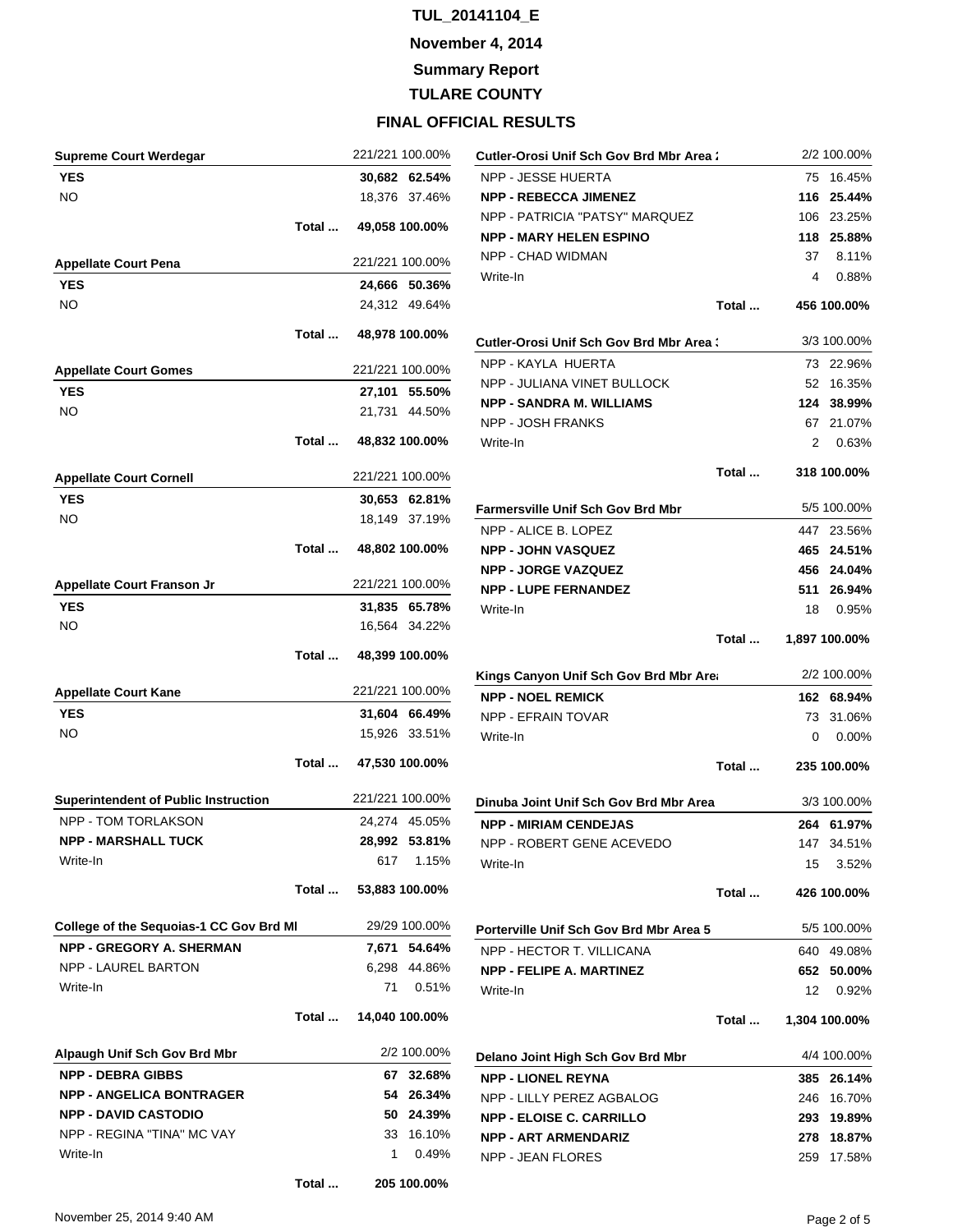**November 4, 2014**

**Summary Report**

**TULARE COUNTY**

| Delano Joint High Sch Gov Brd Mbr (cor  |       |     | 4/4 100.00%   |
|-----------------------------------------|-------|-----|---------------|
| Write-In                                |       | 12  | 0.81%         |
|                                         | Total |     | 1,473 100.00% |
| Kingsburg Joint High Sch Gov Brd Mbr A  |       |     | 2/2 100.00%   |
| <b>NPP - MICHAEL SERPA</b>              |       | 28  | 60.87%        |
| <b>NPP - SHERI STEELE</b>               |       | 18  | 39.13%        |
| Write-In                                |       | 0   | 0.00%         |
|                                         | Total |     | 46 100.00%    |
| Kingsburg Joint High Sch Gov Brd Mbr A  |       |     | 2/2 100.00%   |
| NPP - W.O. "BILL" SWANSON               |       |     | 83 52.20%     |
| NPP - STEPHEN WILLIAM NAGLE             |       |     | 75 47.17%     |
| Write-In                                |       | 1   | 0.63%         |
|                                         | Total |     | 159 100.00%   |
| Hot Springs Elem Sch Gov Brd Mbr        |       |     | 1/1 100.00%   |
| NPP - MELISSA HERNANDEZ                 |       | 59  | 18.44%        |
| <b>NPP - DWAINE ROSE</b>                |       | 63  | 19.69%        |
| <b>NPP - DAN BATES</b>                  |       | 76  | 23.75%        |
| <b>NPP - YOLANDA M. CHAMBERS</b>        |       | 69  | 21.56%        |
| NPP - PHILIP D'AGAY                     |       | 24  | 7.50%         |
| NPP - TIFFANY THORTON                   |       | 29  | 9.06%         |
| Write-In                                |       | 0   | 0.00%         |
|                                         | Total |     | 320 100.00%   |
|                                         |       |     | 2/2 100.00%   |
| Kings River Elem Sch Gov Brd Mbr Area   |       |     |               |
| <b>NPP - MARTY GRAVES</b>               |       | 50  | 25.91%        |
| <b>NPP - DANIEL N. WALDNER</b>          |       | 143 | 74.09%        |
| Write-In                                |       | 0   | 0.00%         |
|                                         | Total |     | 193 100.00%   |
| Linns Valley-Poso Flat Elem Sch Gov Brd |       |     | 1/1 100.00%   |
| <b>NPP - JENNIFER LAVERS</b>            |       | 40  | 23.53%        |
| <b>NPP - RICHARD BREWER</b>             |       | 26  | 15.29%        |
| <b>NPP - KRISTINE BOWMAN</b>            |       | 33  | 19.41%        |
| <b>NPP - MIANNA BEARD</b>               |       | 38  | 22.35%        |
| <b>NPP - LIZ DAVIS</b>                  |       | 33  | 19.41%        |
| Write-In                                |       | 0   | 0.00%         |
|                                         | Total |     | 170 100.00%   |
| Pixley Elem Sch Gov Brd Mbr Area 5      |       |     | 1/1 100.00%   |
| <b>NPP - SHARON HERBERT</b>             |       | 33  | 71.74%        |
| <b>NPP - SALOMON BARRIOS</b>            |       | 12  | 26.09%        |
| Write-In                                |       | 1   | 2.17%         |
|                                         | Total |     | 46 100.00%    |
| Richgrove Elem Sch Gov Brd Mbr          |       |     | 2/2 100.00%   |
| <b>NPP - HERNAN HERNANDEZ</b>           |       | 100 | 27.03%        |
| <b>NPP - MARISELA LOPEZ</b>             |       | 93  | 25.14%        |

| Richgrove Elem Sch Gov Brd Mbr (cont'                               |       |              | 2/2 100.00%   |
|---------------------------------------------------------------------|-------|--------------|---------------|
| <b>NPP - ALEXANDRA GUERRERO</b>                                     |       |              | 103 27.84%    |
| NPP - MARTHA MARTINEZ                                               |       |              | 72 19.46%     |
| Write-In                                                            |       |              | 2 0.54%       |
|                                                                     | Total |              | 370 100.00%   |
|                                                                     |       |              |               |
| Rockford Elem Sch Gov Brd Mbr                                       |       |              | 2/2 100.00%   |
| NPP - DEBORAH HORNER                                                |       | 41           | 17.01%        |
| <b>NPP - FRED V. HUGHES</b>                                         |       | 68           | 28.22%        |
| <b>NPP - DAVID E. GISLER</b>                                        |       |              | 98 40.66%     |
| NPP - KELLY BAUMGARDNER                                             |       |              | 34 14.11%     |
| Write-In                                                            |       | $\mathbf{0}$ | $0.00\%$      |
|                                                                     | Total |              | 241 100.00%   |
|                                                                     |       |              |               |
| Springville Union Elem Sch Gov Brd Mbr                              |       |              | 6/6 100.00%   |
| NPP - BEATRIZ HACKETT                                               |       | 530          | 15.29%        |
| NPP - RON RELYEA                                                    |       |              | 641 18.49%    |
| <b>NPP - CRAIG N. WALLACE</b>                                       |       |              | 693 19.99%    |
| <b>NPP - KENNY WALKER</b>                                           |       |              | 828 23.88%    |
| <b>NPP - ROGER KAY</b>                                              |       |              | 758 21.86%    |
| Write-In                                                            |       |              | 17 0.49%      |
|                                                                     | Total |              | 3,467 100.00% |
|                                                                     |       |              |               |
| Three Rivers Union Elem Sch Gov Brd Ml                              |       |              | 6/6 100.00%   |
| <b>NPP - SCOTT SHERWOOD</b>                                         |       | 541          | 25.20%        |
| NPP - BRAD BARCLAY                                                  |       |              | 390 18.16%    |
| <b>NPP - SUE WINTERS</b>                                            |       |              | 626 29.16%    |
| <b>NPP - GEORGE KULICK</b>                                          |       |              | 573 26.69%    |
| Write-In                                                            |       | 17           | 0.79%         |
|                                                                     | Total |              | 2,147 100.00% |
|                                                                     |       |              |               |
| Tipton Elem Sch Gov Brd Mbr                                         |       |              | 3/3 100.00%   |
| NPP - IRENE S. RECENDEZ                                             |       | 121          | 15.98%        |
| <b>NPP - GREG RICE</b>                                              |       |              | 190 25.10%    |
| <b>NPP - IVA LEAL-SOUSA</b>                                         |       |              | 208 27.48%    |
| <b>NPP - JOHN E. CARDOZA</b>                                        |       |              | 232 30.65%    |
| Write-In                                                            |       | 6.           | 0.79%         |
|                                                                     | Total |              | 757 100.00%   |
| Tulare City Elem Sch Gov Brd Mbr Area 4                             |       |              | 10/10 100.00% |
| <b>NPP - PHIL PLASCENCIA</b>                                        |       |              | 1,145 65.96%  |
| NPP - PRISCILLA ELAINE MUSGROVE                                     |       |              | 585 33.70%    |
| Write-In                                                            |       | 6            | 0.35%         |
|                                                                     | Total |              | 1,736 100.00% |
|                                                                     |       |              | 2/2 100.00%   |
| Waukena Joint Union Elem Sch Gov Brd<br><b>NPP - PHYLLIS HARMON</b> |       | 71           |               |
|                                                                     |       |              | 22.90%        |
| <b>NPP - LEANDRO SANCHEZ</b>                                        |       |              | 63 20.32%     |
| NPP - JODEAN REY LEWIS                                              |       |              | 45 14.52%     |
| <b>NPP - KEN DAWES</b>                                              |       |              | 63 20.32%     |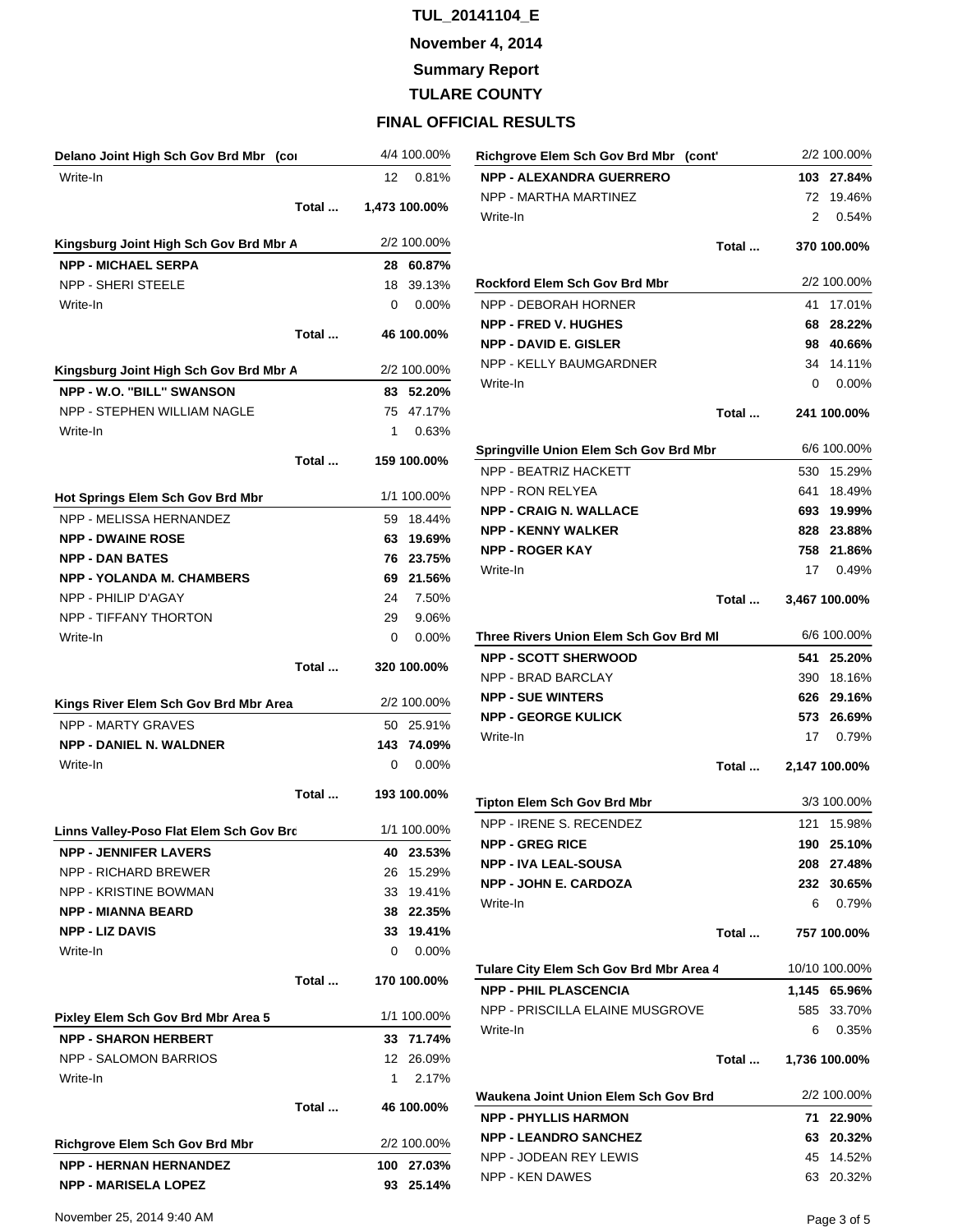**November 4, 2014**

**Summary Report**

# **TULARE COUNTY**

## **FINAL OFFICIAL RESULTS**

| Waukena Joint Union Elem Sch Gov Brd      |       |     | 2/2 100.00%    |
|-------------------------------------------|-------|-----|----------------|
| <b>NPP - KEITH DAWES</b>                  |       |     | 68 21.94%      |
| Write-In                                  |       | 0   | $0.00\%$       |
|                                           | Total |     | 310 100.00%    |
| Woodville Union Elem Sch Gov Brd Mbr      |       |     | 5/5 100.00%    |
| <b>NPP - RICK M. LUNA</b>                 |       |     | 77 40.10%      |
| <b>NPP - LAWRENCE VASQUEZ</b>             |       |     | 56 29.17%      |
| <b>NPP - MIGUEL GUILLEN</b>               |       |     | 57 29.69%      |
| Write-In                                  |       | 2   | 1.04%          |
|                                           | Total |     | 192 100.00%    |
| <b>County Supervisor 5th District</b>     |       |     | 39/39 100.00%  |
| <b>NPP - VIRGINIA GURROLA</b>             |       |     | 4,480 38.73%   |
| <b>NPP - MIKE ENNIS</b>                   |       |     | 6,999 60.51%   |
| Write-In                                  |       |     | 87 0.75%       |
|                                           | Total |     | 11,566 100.00% |
| Dinuba - Member City Council Ward 2       |       |     | 3/3 100.00%    |
| <b>NPP - MARIBEL REYNOSA</b>              |       |     | 148 51.93%     |
| NPP - NATHANIEL D. MENDOZA                |       |     | 133 46.67%     |
| Write-In                                  |       | 4   | 1.40%          |
|                                           | Total |     | 285 100.00%    |
| Dinuba - Member City Council Ward 3       |       |     | 3/3 100.00%    |
| <b>NPP - SCOTT HARNESS</b>                |       |     | 309 67.76%     |
| NPP - ARMANDO LONGORIA                    |       |     | 63 13.82%      |
| NPP - SAL MEDINA                          |       |     | 81 17.76%      |
| Write-In                                  |       | 3   | 0.66%          |
|                                           | Total |     | 456 100.00%    |
| Dinuba - Member City Council Ward 4       |       |     | 4/4 100.00%    |
| NPP - MARIA A. MCELROY                    |       |     | 223 40.18%     |
| NPP - KULDIP THUSU                        |       | 328 | 59.10%         |
| Write-In                                  |       | 4   | 0.72%          |
|                                           | Total |     | 555 100.00%    |
| <b>Exeter - Member City Council</b>       |       |     | 3/3 100.00%    |
| <b>NPP - GORDON GERDES</b>                |       |     | 897 23.93%     |
| <b>NPP - TERESA M. BOYCE</b>              |       |     | 897 23.93%     |
| NPP - JACK ALLWARDT                       |       |     | 807 21.53%     |
| <b>NPP - MARY WATERMAN</b>                |       |     | 1,118 29.83%   |
| Write-In                                  |       | 29  | 0.77%          |
|                                           | Total |     | 3,748 100.00%  |
| <b>Farmersville - Member City Council</b> |       |     | 3/3 100.00%    |
| <b>NPP - MATT SISK</b>                    |       | 391 | 21.07%         |
| <b>NPP - PAUL BOYER</b>                   |       |     | 442 23.81%     |
| <b>NPP - LEONEL BENAVIDES</b>             |       |     | 370 19.94%     |
| NPP - LARRY D. MILLER                     |       |     | 278 14.98%     |

| Farmersville - Member City Council (con |       |       | 3/3 100.00%   |
|-----------------------------------------|-------|-------|---------------|
| NPP - FREDDY ESPINOZA JR.               |       |       | 371 19.99%    |
| Write-In                                |       | 4     | 0.22%         |
|                                         | Total |       | 1,856 100.00% |
| Lindsay - Member City Council           |       |       | 2/2 100.00%   |
| <b>NPP - DANNY SALINAS</b>              |       | 385   | 24.95%        |
| NPP - ERIC EUGENE PERFECTO SINCLAIR     |       |       | 152 9.85%     |
| <b>NPP - RAMONA VILLARREAL-PADILLA</b>  |       | 310   | 20.09%        |
| NPP - LORENA VAZQUEZ                    |       | 265   | 17.17%        |
| NPP - ALBERTO GUTIERREZ                 |       | 268   | 17.37%        |
| NPP - TIMOTHY S. DAUBERT                |       | 160   | 10.37%        |
| Write-In                                |       |       | 3 0.19%       |
|                                         | Total |       | 1,543 100.00% |
| Tulare - Member City Council Area 2     |       |       | 4/4 100.00%   |
| <b>NPP - BEN BRUBAKER</b>               |       |       | 273 35.87%    |
| NPP - MARITSA CASTELLANOZ MUNOZ         |       |       | 263 34.56%    |
| NPP - ARTHUR A. CABELLO SR.             |       |       | 217 28.52%    |
| Write-In                                |       | 8     | 1.05%         |
|                                         |       |       |               |
|                                         | Total |       | 761 100.00%   |
| Tulare - Member City Council Area 4     |       |       | 9/9 100.00%   |
| <b>NPP - DAVID MACEDO</b>               |       |       | 1,629 73.35%  |
| NPP - NATHAN B. TERRY                   |       |       | 582 26.20%    |
| Write-In                                |       |       | 10 0.45%      |
|                                         | Total |       | 2,221 100.00% |
| <b>Woodlake - Member City Council</b>   |       |       | 2/2 100.00%   |
| NPP - TONY ROMERO                       |       | 151   | 8.05%         |
| <b>NPP - CHARLES "CHUCK" RAY</b>        |       |       | 262 13.97%    |
| <b>NPP - FRANCES ORTIZ</b>              |       | 369   | 19.68%        |
| NPP - WILLIAM LEWIS                     |       |       | 152 8.11%     |
| NPP - MIKEY NAVARRO                     |       | 132   | 7.04%         |
| NPP - GREGORIO GONZALEZ JR.             |       | 372   | 19.84%        |
| NPP - FLORENCIO GUERRA JR.              |       | 187   | 9.97%         |
| NPP - SHIRLEY A. MORAN                  |       | 170 - | 9.07%         |
| NPP - VIRGIL MARK MUREHEAD              |       | 74 -  | 3.95%         |
| Write-In                                |       | 6     | 0.32%         |
|                                         | Total |       | 1,875 100.00% |
| Alpaugh Community Svcs Dist - Director  |       |       | 1/1 100.00%   |
| <b>NPP - FLORA STRICKLAND</b>           |       | 15    | 9.55%         |
| NPP - SALVADOR RENTERIA                 |       | 12    | 7.64%         |
| <b>NPP - RYAN BONTRAGER</b>             |       | 31    | 19.75%        |
| NPP - WAYNE CLYDE                       |       | 14    | 8.92%         |
| <b>NPP - JAMES S. ATWELL</b>            |       | 64    | 40.76%        |
| NPP - KARLA FIELD                       |       | 19    | 12.10%        |
| Write-In                                |       | 2     | 1.27%         |

**Total ... 157 100.00%**